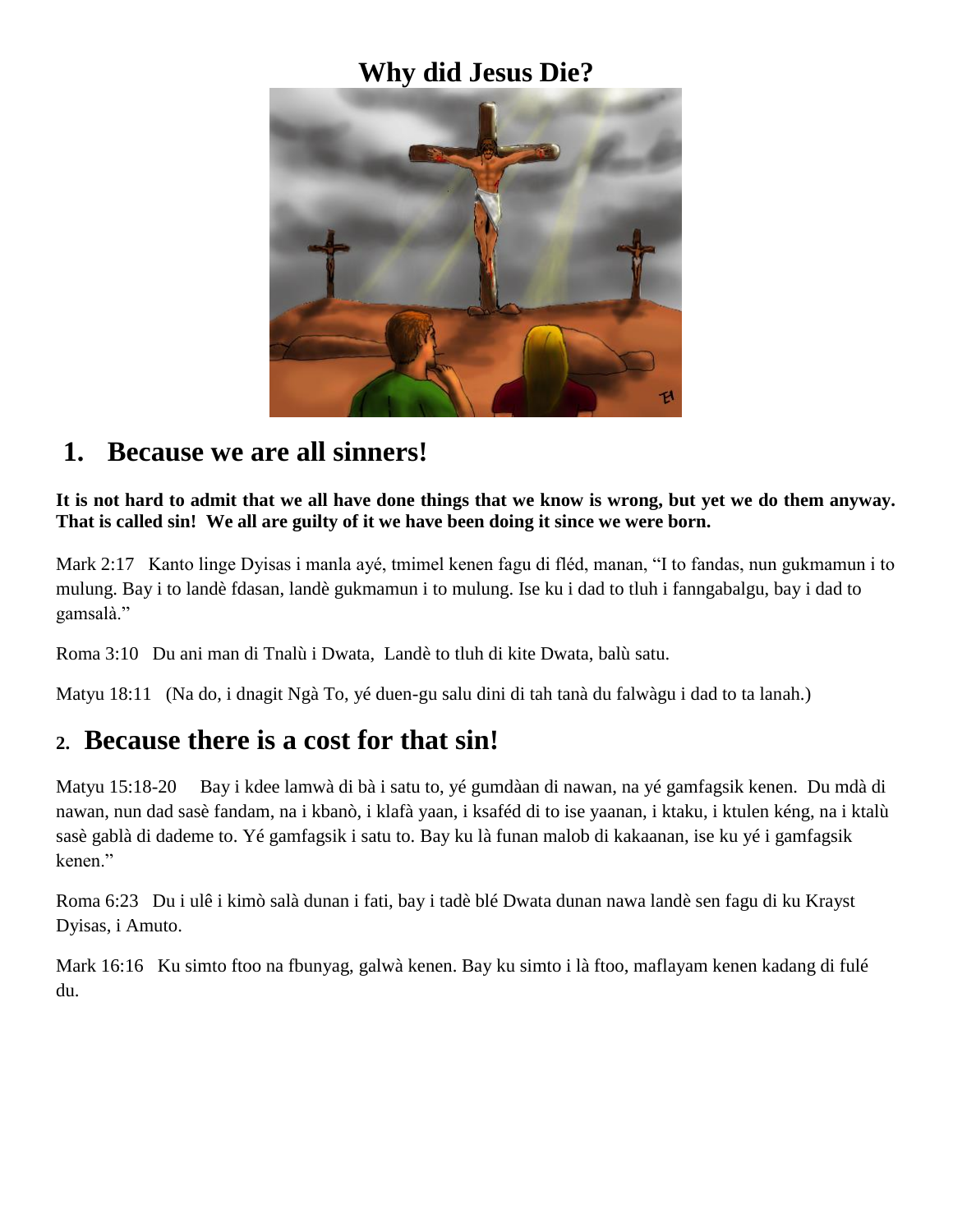

**There is a cost for that sin!**

# **3. Because Jesus died and paid for our sins on the cross!**

Matyu 1:21 Mngà kenen lagi, na yé dagitam dun Dyisas, du falwàan i dad ton di dad salàla."

Roma 5:8 Bay fite Dwata i kalbong nawan gito, du di lamto gamsalà, fafati Krayst di gito.

Dyan 3:16 Du mdà di too kalbong nawa Dwata i kdee dad to di klamang banwe, blén i sen Ngàan du fye nè i to ftoo di kenen, là ti malmon, bay gfunan nawa landè sen.

Matyu 18:11 (Na do, i dnagit Ngà To, yé duen-gu salu dini di tah tanà du falwàgu i dad to ta lanah.)

### **4. Salvation is a free gift, not by good works. You must take God's word for it, and trust Jesus alone!**

Salvation is trusting and receiving Jesus Christ as your Savior. It's trusting in the fact that Jesus Christ died on the cross of Calvary to pay for your sins! It's realizing there is absolutely nothing whatsoever you can do to save yourself and *completely* trusting in Jesus Christ to save you! It's not any church that saves. It's not any baptism, not good works, not sacraments, not repenting, not praying through, not living a good life — **IT'S NOT ANYTHING YOU CAN DO!**

Dad Nimo 4:12 I kagalwà, lo déé gumite dun di ku Dyisas Krayst, du landè dademe dagit di klamang banwe blé Dwata di dad to ku gamfalwà gito."

Ifisu 2:8-9 Du mdà di kafye Dwata ta galwà gamu fagu di kaftooyu, na ise ku mdà di gamu nimò bay tadè blé Dwata di gamu. Na yé duenam man, landè to fakay fdatah i kton, du ise ku yé gumdà i kagalwàto di balù dét i ta mgimòto.

Titus 3:5 ta falwàan ato. Na ise ku yé gumdàto galwà mdà di dad fye nimòto, bay lo mdà di kakdo Dwata fagu di kalob i Mtiu Tulus gito, dunan i mlé gito falami nawa.

# **5. We must put our faith and trust in Christ alone!**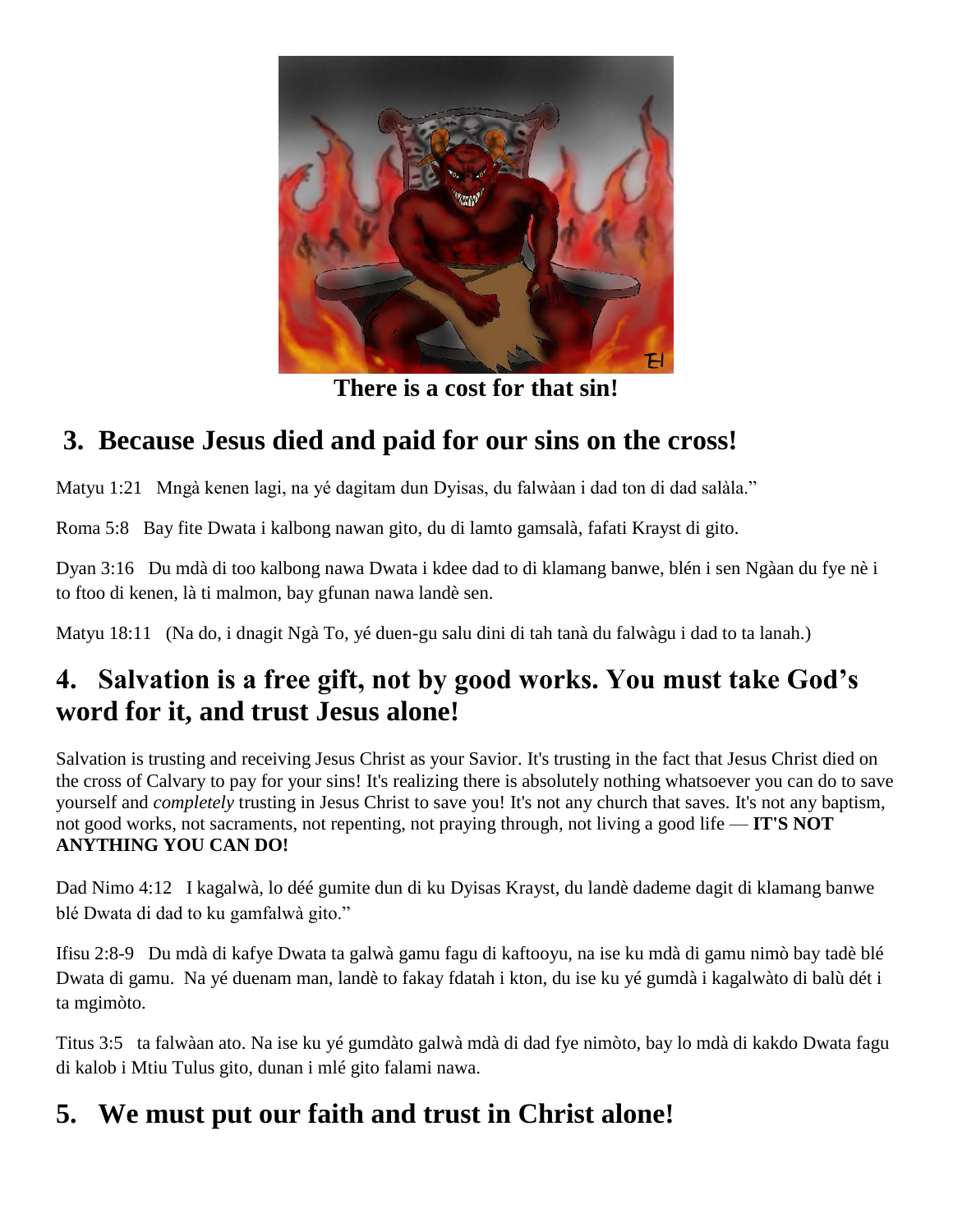Mark 9:23 Na man Dyisas di lagi ayé, "Kan dé ku manam, 'Ku gaganam?' Gagan Dwata mimò balù détan di dad to ftoo di kenen."

Mark 1:15 Ani man Dyisas, "Ani ta kel nan i du kagdohò gman di Tnalù i Dwata di munan du ta mdadong nan i Kagot Dwata. Nsalyu i dad salàyu, na tnagakyu i dad sasè nimòyu, na ftoo gamu di Fye Tulen."

Mark 10:15 Na too glut i man-gu di gamu ani, ku i ksalig satu to, là salngadan di ksalig i dad ngà ani, là glaman di Kagot i Dwata."

Roma 10:9-10,13 Galwà ge ku tulenam Dyisas i Amu, na fantoom mdà di nawam ta nték Dw ata kenen di fati. Du mdà di nawato i kaftooto, na yé ulêan ta tluh ato di kanfe Dwata na ta galwà ato du tulento i fantooto. Du ani man di Tnalù i Dwata, "I kdee tamlo di dagit i Amu, galwà ale."



**Put your faith in Christ alone!**

*If you want to accept Jesus Christ as your Savior and receive forgiveness from God, here is prayer you can pray. Saying this prayer or any other prayer will not save you. It is only trusting in Jesus Christ that can provide forgiveness of sins. This prayer is simply a way to express to God your faith in Him and thank Him for providing for your forgiveness.*